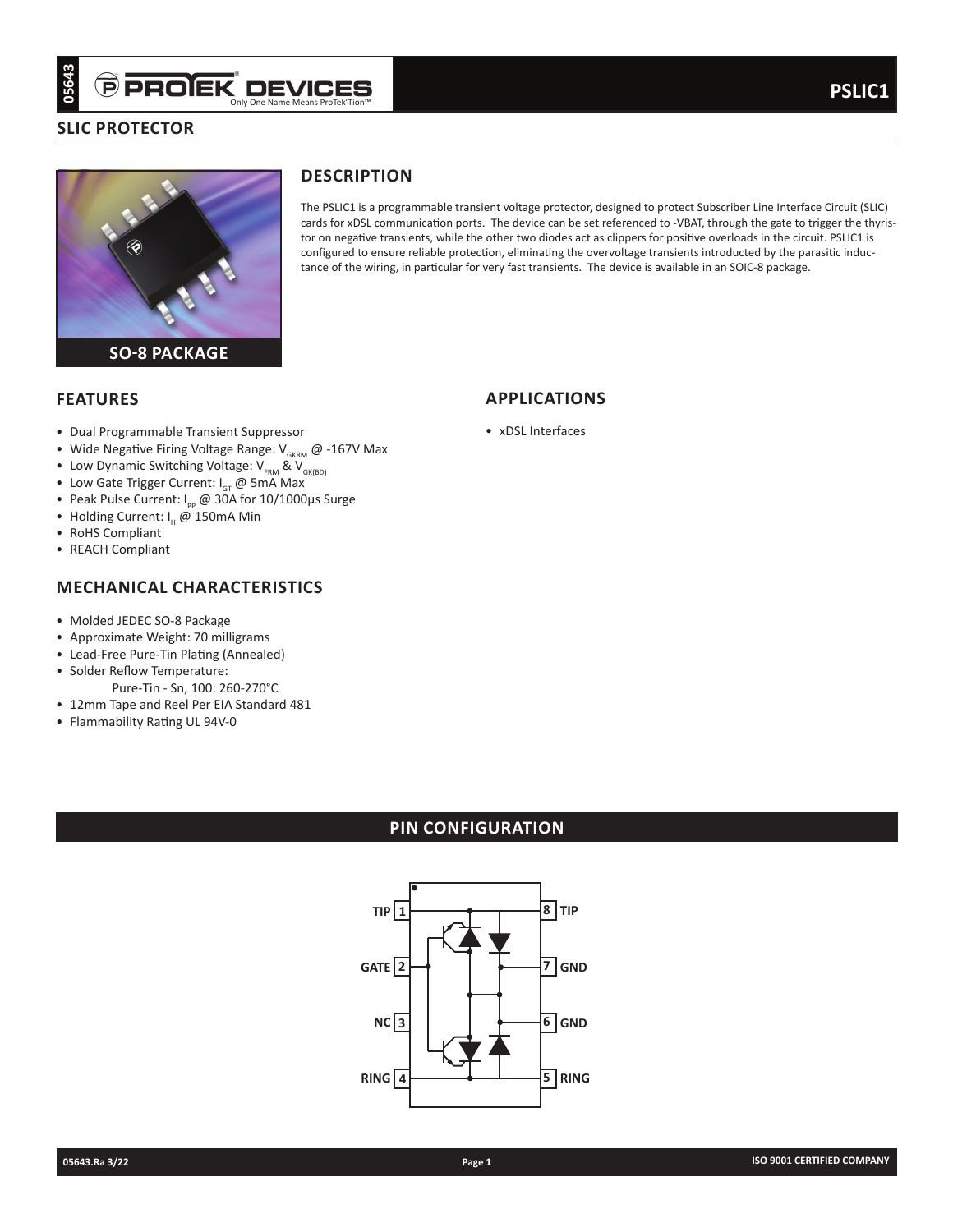| <b>TYPICAL DEVICE CHARACTERISTICS</b><br>MAXIMUM RATINGS @ 25°C Unless Otherwise Specified<br><b>PARAMETER</b><br><b>SYMBOL</b><br><b>VALUE</b><br>Storage Temperature<br>$-40$ to $+150$<br>$T_{STG}$<br>T,<br>Junction Temperature<br>$-40$ to $+150$<br>Ambient Temperature<br>$-40$ to $+150$<br>$T_{\rm A}$<br>30 @ 10/1000μs<br>Non-Repetitive Peak On-State Pulse Current<br>40 @ 5/310µs<br>$\textsf{I}_{\mathsf{TSP}}$<br>100 @ 1.2/50μs<br>Non-Repetitive Peak Pulse Voltage - 10/700µs<br>$V_{\rm pp}$<br>2000<br>$6.5 \ @ 0.5s$<br>4.6 @ 1s<br>Non-Repetitive Surge Peak On-Current (Sinusoidal) 60Hz<br>$2.3 \ @ 5s$<br>$I_{TSM}$<br>$1.3 \ @$ 30s<br>$0.73 \ @ 900s$<br>Maximum Voltage - Line/Ground<br>$V_{DRM}$<br>$-170$<br>Maximum Voltage - Gate/Line<br>$V_{GKRM}$<br>$-167$<br>ELECTRICAL CHARACTERISTICS PER LINE @ 25°C Unless Otherwise Specified<br><b>DEVICE</b><br><b>PART</b><br><b>MAXIMUM</b><br><b>MAXIMUM</b><br><b>MAXIMUM</b><br><b>MAXIMUM</b><br><b>FORWARD</b><br><b>NUMBER</b><br><b>MARKING</b><br><b>FORWARD</b><br><b>OFF-STATE</b><br><b>BREAKOVER</b><br><b>VOLTAGE</b><br><b>RECOVERY VOLTAGE</b><br><b>CURRENT</b><br><b>VOLTAGE</b><br>$2/10\mu s$<br>$2/10\mu s$<br>$I_{TM}$ @ -100A<br>$Ir$ @ 100A<br>$RS = 50 Ohms$<br>$RS = 50$ Ohms<br>$I_F \omega$ 5A<br>$V_{DRM}$ @ -170V<br>$di/dt = 80A/\mu s$<br>$di/dt = 80A/\mu s$<br>$t_w = 200 \mu s$<br>$V_{gK} = 0V$<br>$V_{GG} = -100V$<br>$V_F$<br>$V_F$<br>$V_{B0}$<br>$\mathbf{I}_{\texttt{DRM}}$<br><b>VOLTS</b><br><b>VOLTS</b><br><b>VOLTS</b><br>$\mu$ A<br>PTR1<br>$-5$<br>PSLIC1<br>3<br>10<br>$-112$<br>ELECTRICAL CHARACTERISTICS PER LINE @ 25°C Unless Otherwise Specified<br><b>MINIMUM</b><br><b>MAXIMUM</b><br><b>MAXIMUM</b><br><b>MAXIMUM</b><br><b>MAXIMUM</b><br><b>HOLDING</b><br><b>GATE REVERSE</b><br><b>GATE TRIGGER</b><br><b>GATE TRIGGER</b><br><b>ANODE-CATHODE</b><br><b>CURRENT</b><br><b>CURRENT</b><br><b>CURRENT</b><br><b>VOLTAGE</b><br><b>OFF-STATE</b><br>$V_{GG} = V_{GK} = -167V$<br>$I_{\tau} = -3A$<br>$I_r = -3A$<br><b>CAPACITANCE</b><br>$I_{\tau} = -1A$<br>$di/dt = 1A/ms$<br>$V_{KA}$ = 0<br>$tp(g) \geq 20 \mu s$<br>$tp(g) \geq 20 \mu s$<br>f=1MHz, $V_p$ =1V<br>$V_{GG} = -100V$<br>$T_i = 25^{\circ}C$<br>$V_{GG} = -100V$<br>$V_{GG} = -100V$<br>$I_{\rm g}$ =0A, V <sub>p</sub> =-3V<br>$\mathbf{V}_{\text{GT}}$<br>$\mathbf{C}_{_{\mathbf{AK}}}$<br>$I_{\rm H}$<br>$I_{GKS}$<br>$I_{GT}$<br>mA<br>$\mu$ A<br><b>mA</b><br>V<br>pF<br>-5<br>5<br>$-150$<br>2.5<br>70 |  |  |  |  |  |              |
|-----------------------------------------------------------------------------------------------------------------------------------------------------------------------------------------------------------------------------------------------------------------------------------------------------------------------------------------------------------------------------------------------------------------------------------------------------------------------------------------------------------------------------------------------------------------------------------------------------------------------------------------------------------------------------------------------------------------------------------------------------------------------------------------------------------------------------------------------------------------------------------------------------------------------------------------------------------------------------------------------------------------------------------------------------------------------------------------------------------------------------------------------------------------------------------------------------------------------------------------------------------------------------------------------------------------------------------------------------------------------------------------------------------------------------------------------------------------------------------------------------------------------------------------------------------------------------------------------------------------------------------------------------------------------------------------------------------------------------------------------------------------------------------------------------------------------------------------------------------------------------------------------------------------------------------------------------------------------------------------------------------------------------------------------------------------------------------------------------------------------------------------------------------------------------------------------------------------------------------------------------------------------------------------------------------------------------------------------------------------------------------------------------------------------------------------------------------------------------------------------------------------------------|--|--|--|--|--|--------------|
|                                                                                                                                                                                                                                                                                                                                                                                                                                                                                                                                                                                                                                                                                                                                                                                                                                                                                                                                                                                                                                                                                                                                                                                                                                                                                                                                                                                                                                                                                                                                                                                                                                                                                                                                                                                                                                                                                                                                                                                                                                                                                                                                                                                                                                                                                                                                                                                                                                                                                                                             |  |  |  |  |  |              |
|                                                                                                                                                                                                                                                                                                                                                                                                                                                                                                                                                                                                                                                                                                                                                                                                                                                                                                                                                                                                                                                                                                                                                                                                                                                                                                                                                                                                                                                                                                                                                                                                                                                                                                                                                                                                                                                                                                                                                                                                                                                                                                                                                                                                                                                                                                                                                                                                                                                                                                                             |  |  |  |  |  |              |
|                                                                                                                                                                                                                                                                                                                                                                                                                                                                                                                                                                                                                                                                                                                                                                                                                                                                                                                                                                                                                                                                                                                                                                                                                                                                                                                                                                                                                                                                                                                                                                                                                                                                                                                                                                                                                                                                                                                                                                                                                                                                                                                                                                                                                                                                                                                                                                                                                                                                                                                             |  |  |  |  |  | <b>UNITS</b> |
|                                                                                                                                                                                                                                                                                                                                                                                                                                                                                                                                                                                                                                                                                                                                                                                                                                                                                                                                                                                                                                                                                                                                                                                                                                                                                                                                                                                                                                                                                                                                                                                                                                                                                                                                                                                                                                                                                                                                                                                                                                                                                                                                                                                                                                                                                                                                                                                                                                                                                                                             |  |  |  |  |  | °C           |
|                                                                                                                                                                                                                                                                                                                                                                                                                                                                                                                                                                                                                                                                                                                                                                                                                                                                                                                                                                                                                                                                                                                                                                                                                                                                                                                                                                                                                                                                                                                                                                                                                                                                                                                                                                                                                                                                                                                                                                                                                                                                                                                                                                                                                                                                                                                                                                                                                                                                                                                             |  |  |  |  |  | °C           |
|                                                                                                                                                                                                                                                                                                                                                                                                                                                                                                                                                                                                                                                                                                                                                                                                                                                                                                                                                                                                                                                                                                                                                                                                                                                                                                                                                                                                                                                                                                                                                                                                                                                                                                                                                                                                                                                                                                                                                                                                                                                                                                                                                                                                                                                                                                                                                                                                                                                                                                                             |  |  |  |  |  | °C           |
|                                                                                                                                                                                                                                                                                                                                                                                                                                                                                                                                                                                                                                                                                                                                                                                                                                                                                                                                                                                                                                                                                                                                                                                                                                                                                                                                                                                                                                                                                                                                                                                                                                                                                                                                                                                                                                                                                                                                                                                                                                                                                                                                                                                                                                                                                                                                                                                                                                                                                                                             |  |  |  |  |  |              |
|                                                                                                                                                                                                                                                                                                                                                                                                                                                                                                                                                                                                                                                                                                                                                                                                                                                                                                                                                                                                                                                                                                                                                                                                                                                                                                                                                                                                                                                                                                                                                                                                                                                                                                                                                                                                                                                                                                                                                                                                                                                                                                                                                                                                                                                                                                                                                                                                                                                                                                                             |  |  |  |  |  | A            |
|                                                                                                                                                                                                                                                                                                                                                                                                                                                                                                                                                                                                                                                                                                                                                                                                                                                                                                                                                                                                                                                                                                                                                                                                                                                                                                                                                                                                                                                                                                                                                                                                                                                                                                                                                                                                                                                                                                                                                                                                                                                                                                                                                                                                                                                                                                                                                                                                                                                                                                                             |  |  |  |  |  |              |
|                                                                                                                                                                                                                                                                                                                                                                                                                                                                                                                                                                                                                                                                                                                                                                                                                                                                                                                                                                                                                                                                                                                                                                                                                                                                                                                                                                                                                                                                                                                                                                                                                                                                                                                                                                                                                                                                                                                                                                                                                                                                                                                                                                                                                                                                                                                                                                                                                                                                                                                             |  |  |  |  |  | $\vee$       |
|                                                                                                                                                                                                                                                                                                                                                                                                                                                                                                                                                                                                                                                                                                                                                                                                                                                                                                                                                                                                                                                                                                                                                                                                                                                                                                                                                                                                                                                                                                                                                                                                                                                                                                                                                                                                                                                                                                                                                                                                                                                                                                                                                                                                                                                                                                                                                                                                                                                                                                                             |  |  |  |  |  |              |
|                                                                                                                                                                                                                                                                                                                                                                                                                                                                                                                                                                                                                                                                                                                                                                                                                                                                                                                                                                                                                                                                                                                                                                                                                                                                                                                                                                                                                                                                                                                                                                                                                                                                                                                                                                                                                                                                                                                                                                                                                                                                                                                                                                                                                                                                                                                                                                                                                                                                                                                             |  |  |  |  |  |              |
|                                                                                                                                                                                                                                                                                                                                                                                                                                                                                                                                                                                                                                                                                                                                                                                                                                                                                                                                                                                                                                                                                                                                                                                                                                                                                                                                                                                                                                                                                                                                                                                                                                                                                                                                                                                                                                                                                                                                                                                                                                                                                                                                                                                                                                                                                                                                                                                                                                                                                                                             |  |  |  |  |  | Α            |
|                                                                                                                                                                                                                                                                                                                                                                                                                                                                                                                                                                                                                                                                                                                                                                                                                                                                                                                                                                                                                                                                                                                                                                                                                                                                                                                                                                                                                                                                                                                                                                                                                                                                                                                                                                                                                                                                                                                                                                                                                                                                                                                                                                                                                                                                                                                                                                                                                                                                                                                             |  |  |  |  |  |              |
|                                                                                                                                                                                                                                                                                                                                                                                                                                                                                                                                                                                                                                                                                                                                                                                                                                                                                                                                                                                                                                                                                                                                                                                                                                                                                                                                                                                                                                                                                                                                                                                                                                                                                                                                                                                                                                                                                                                                                                                                                                                                                                                                                                                                                                                                                                                                                                                                                                                                                                                             |  |  |  |  |  |              |
|                                                                                                                                                                                                                                                                                                                                                                                                                                                                                                                                                                                                                                                                                                                                                                                                                                                                                                                                                                                                                                                                                                                                                                                                                                                                                                                                                                                                                                                                                                                                                                                                                                                                                                                                                                                                                                                                                                                                                                                                                                                                                                                                                                                                                                                                                                                                                                                                                                                                                                                             |  |  |  |  |  | $\vee$       |
|                                                                                                                                                                                                                                                                                                                                                                                                                                                                                                                                                                                                                                                                                                                                                                                                                                                                                                                                                                                                                                                                                                                                                                                                                                                                                                                                                                                                                                                                                                                                                                                                                                                                                                                                                                                                                                                                                                                                                                                                                                                                                                                                                                                                                                                                                                                                                                                                                                                                                                                             |  |  |  |  |  | $\vee$       |
|                                                                                                                                                                                                                                                                                                                                                                                                                                                                                                                                                                                                                                                                                                                                                                                                                                                                                                                                                                                                                                                                                                                                                                                                                                                                                                                                                                                                                                                                                                                                                                                                                                                                                                                                                                                                                                                                                                                                                                                                                                                                                                                                                                                                                                                                                                                                                                                                                                                                                                                             |  |  |  |  |  |              |
|                                                                                                                                                                                                                                                                                                                                                                                                                                                                                                                                                                                                                                                                                                                                                                                                                                                                                                                                                                                                                                                                                                                                                                                                                                                                                                                                                                                                                                                                                                                                                                                                                                                                                                                                                                                                                                                                                                                                                                                                                                                                                                                                                                                                                                                                                                                                                                                                                                                                                                                             |  |  |  |  |  |              |
|                                                                                                                                                                                                                                                                                                                                                                                                                                                                                                                                                                                                                                                                                                                                                                                                                                                                                                                                                                                                                                                                                                                                                                                                                                                                                                                                                                                                                                                                                                                                                                                                                                                                                                                                                                                                                                                                                                                                                                                                                                                                                                                                                                                                                                                                                                                                                                                                                                                                                                                             |  |  |  |  |  |              |
|                                                                                                                                                                                                                                                                                                                                                                                                                                                                                                                                                                                                                                                                                                                                                                                                                                                                                                                                                                                                                                                                                                                                                                                                                                                                                                                                                                                                                                                                                                                                                                                                                                                                                                                                                                                                                                                                                                                                                                                                                                                                                                                                                                                                                                                                                                                                                                                                                                                                                                                             |  |  |  |  |  |              |
|                                                                                                                                                                                                                                                                                                                                                                                                                                                                                                                                                                                                                                                                                                                                                                                                                                                                                                                                                                                                                                                                                                                                                                                                                                                                                                                                                                                                                                                                                                                                                                                                                                                                                                                                                                                                                                                                                                                                                                                                                                                                                                                                                                                                                                                                                                                                                                                                                                                                                                                             |  |  |  |  |  |              |
|                                                                                                                                                                                                                                                                                                                                                                                                                                                                                                                                                                                                                                                                                                                                                                                                                                                                                                                                                                                                                                                                                                                                                                                                                                                                                                                                                                                                                                                                                                                                                                                                                                                                                                                                                                                                                                                                                                                                                                                                                                                                                                                                                                                                                                                                                                                                                                                                                                                                                                                             |  |  |  |  |  |              |

|                              | ELECTRICAL CHARACTERISTICS PER LINE @ 25°C Unless Otherwise Specified |                                   |                                       |                                          |                                         |  |  |  |  |  |  |
|------------------------------|-----------------------------------------------------------------------|-----------------------------------|---------------------------------------|------------------------------------------|-----------------------------------------|--|--|--|--|--|--|
| <b>PART</b><br><b>NUMBER</b> | <b>DEVICE</b><br><b>MARKING</b>                                       | <b>MAXIMUM</b><br><b>FORWARD</b>  | <b>MAXIMUM</b><br><b>FORWARD</b>      | <b>MAXIMUM</b><br><b>OFF-STATE</b>       | <b>MAXIMUM</b><br><b>BREAKOVER</b>      |  |  |  |  |  |  |
|                              |                                                                       | <b>VOLTAGE</b>                    | <b>RECOVERY VOLTAGE</b>               | <b>CURRENT</b>                           | <b>VOLTAGE</b><br>$2/10\mu s$           |  |  |  |  |  |  |
|                              |                                                                       |                                   | $2/10\mu s$<br>$I_c \omega$ 100A      |                                          | @-100A<br>$RS = 50$ Ohms                |  |  |  |  |  |  |
|                              |                                                                       | $I_{r}$ @ 5A<br>$t_w = 200 \mu s$ | $RS = 50$ Ohms<br>$di/dt = 80A/\mu s$ | @ $-170V$<br><b>DRM</b><br>$V_{GK} = 0V$ | $di/dt = 80A/\mu s$<br>$V_{GG} = -100V$ |  |  |  |  |  |  |
|                              |                                                                       | V.<br><b>VOLTS</b>                | $V_{\rm c}$<br><b>VOLTS</b>           | <sup>"</sup> DRM<br>μA                   | $V_{BO}$<br><b>VOLTS</b>                |  |  |  |  |  |  |
| PSLIC1                       | PTR1                                                                  | 3                                 | 10                                    | $-5$                                     | $-112$                                  |  |  |  |  |  |  |

| ELECTRICAL CHARACTERISTICS PER LINE @ 25°C Unless Otherwise Specified                                               |                                                                                                                                                     |                                                                                                                                                   |                                                                                                                                      |                                                                                                                                                              |  |  |  |  |  |  |
|---------------------------------------------------------------------------------------------------------------------|-----------------------------------------------------------------------------------------------------------------------------------------------------|---------------------------------------------------------------------------------------------------------------------------------------------------|--------------------------------------------------------------------------------------------------------------------------------------|--------------------------------------------------------------------------------------------------------------------------------------------------------------|--|--|--|--|--|--|
| <b>MINIMUM</b><br><b>HOLDING</b><br><b>CURRENT</b><br>$I_{\tau} = -1A$<br>$di/dt = 1A/ms$<br>$V_{GG} = -100V$<br>mA | <b>MAXIMUM</b><br><b>GATE REVERSE</b><br><b>CURRENT</b><br>$V_{GG} = V_{GK} = -167V$<br>$V_{KA}$ = 0<br>$T = 25^{\circ}C$<br><sup>'</sup> GKS<br>μA | <b>MAXIMUM</b><br><b>GATE TRIGGER</b><br><b>CURRENT</b><br>$I_{\tau} = -3A$<br>$tp(g) \geq 20 \mu s$<br>$V_{GG} = -100V$<br>$^{\bullet}$ GT<br>mA | <b>MAXIMUM</b><br><b>GATE TRIGGER</b><br><b>VOLTAGE</b><br>$I = -3A$<br>$tp(g) \geq 20 \mu s$<br>$V_{GG} = -100V$<br>$V_{\text{GT}}$ | <b>MAXIMUM</b><br><b>ANODE-CATHODE</b><br><b>OFF-STATE</b><br><b>CAPACITANCE</b><br>f=1MHz, $V_p$ =1V<br>$I_{\rm g}$ =0A, V <sub>p</sub> =-3V<br>$-AK$<br>pF |  |  |  |  |  |  |
| $-150$                                                                                                              | -5                                                                                                                                                  |                                                                                                                                                   | 2.5                                                                                                                                  | 70                                                                                                                                                           |  |  |  |  |  |  |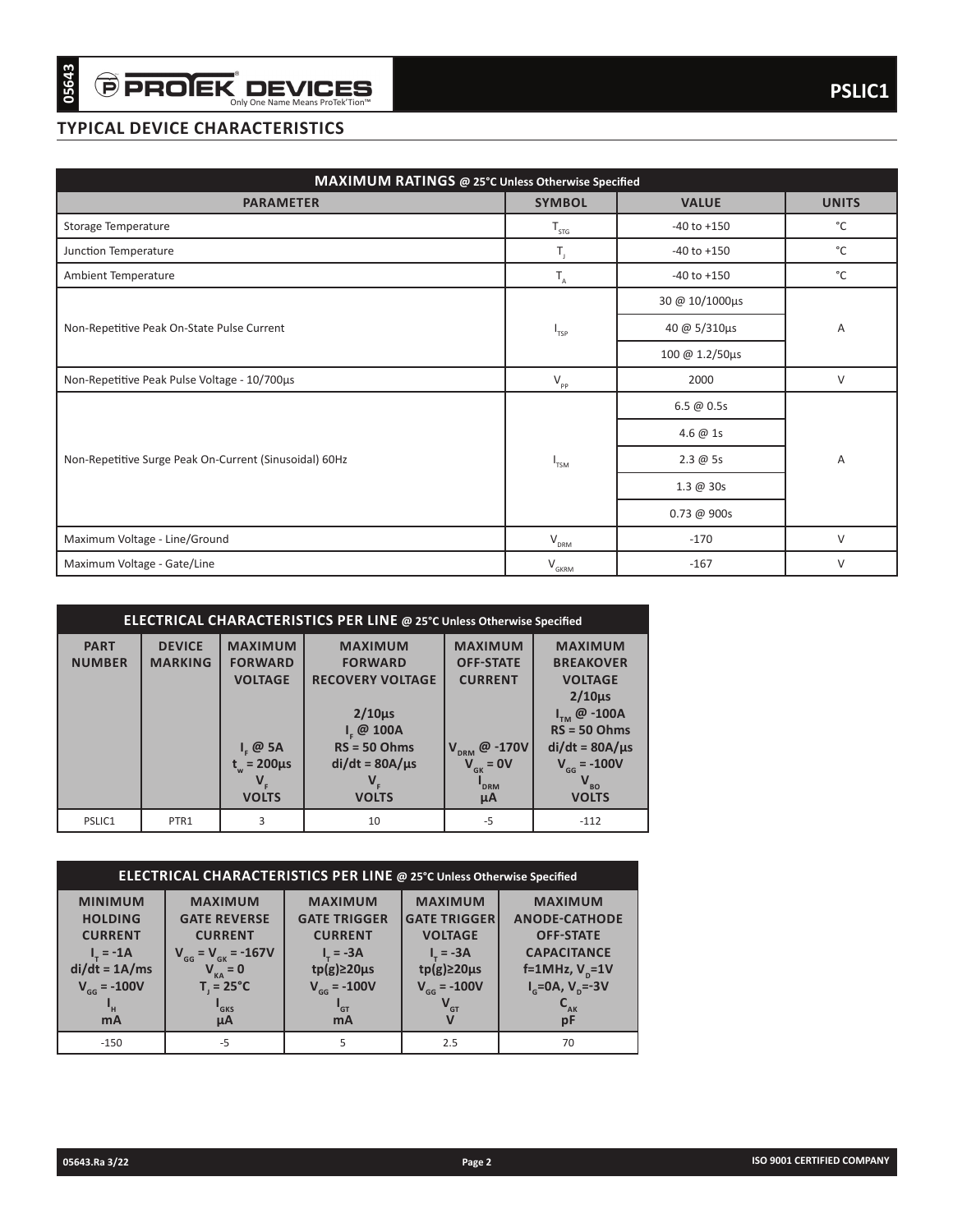# **typical device characteristics**

|                                                                                   | RECOMMENDED OPERATING CONDITIONS @ 25°C Unless Otherwise Specified |                   |              |  |  |  |  |  |  |  |  |
|-----------------------------------------------------------------------------------|--------------------------------------------------------------------|-------------------|--------------|--|--|--|--|--|--|--|--|
| <b>COMPONENT</b>                                                                  | <b>SYMBOL</b>                                                      | <b>VALUE</b>      | <b>UNITS</b> |  |  |  |  |  |  |  |  |
| Gate Decoupling Capacitor                                                         |                                                                    | 100 Min, 220 Typ. | nF           |  |  |  |  |  |  |  |  |
| Minimum Resistor for GR-1089-CORE First-Level Surge                               |                                                                    | 25                |              |  |  |  |  |  |  |  |  |
| Minimum Resistor for GR-1089-CORE First-Level & Second-Level Surge Survival       |                                                                    | 40                |              |  |  |  |  |  |  |  |  |
| Minimum Resistor for GR-1089-CORE Intra-Building Port Surge Survival              | $R_{c}$                                                            |                   |              |  |  |  |  |  |  |  |  |
| Minimum Resistor for K.20, K.21 & K.45 Coordination with a 400V Primary Protector |                                                                    |                   |              |  |  |  |  |  |  |  |  |

**figure 1 VI CHARACTERISITC CURVE**



| <b>TESTING STANDARDS</b>                                                                                                                                                                                                                                                                                                                                                                                                                                                                                   |                   |                         |       |  |  |  |  |  |  |
|------------------------------------------------------------------------------------------------------------------------------------------------------------------------------------------------------------------------------------------------------------------------------------------------------------------------------------------------------------------------------------------------------------------------------------------------------------------------------------------------------------|-------------------|-------------------------|-------|--|--|--|--|--|--|
| <b>TYPE</b>                                                                                                                                                                                                                                                                                                                                                                                                                                                                                                | <b>WAVE SHARP</b> | $V_{\rm pp}/I_{\rm pp}$ |       |  |  |  |  |  |  |
|                                                                                                                                                                                                                                                                                                                                                                                                                                                                                                            | Voltage           | 10/700us                | 2000V |  |  |  |  |  |  |
| ITU-T K.20/21 & K.45                                                                                                                                                                                                                                                                                                                                                                                                                                                                                       | Current           | $5/310\mu s$            | 40A   |  |  |  |  |  |  |
| 1. The PSLC1 is intended to be used with a series combination of a 40 Ohm or higher resistance and a suitable overcurrent protector. Power<br>fault compliance requires the series overcurrent element to open-circuit or become high impedance. For equipment compliant to ITU-T rec-<br>ommendations, K.20 or K.21 or K.45 only, the series resistor value is set by the coordination requirements. For coordination with a 400V limit<br>GDT, a minimum series resistor value of 10 Ohm is recommended. |                   |                         |       |  |  |  |  |  |  |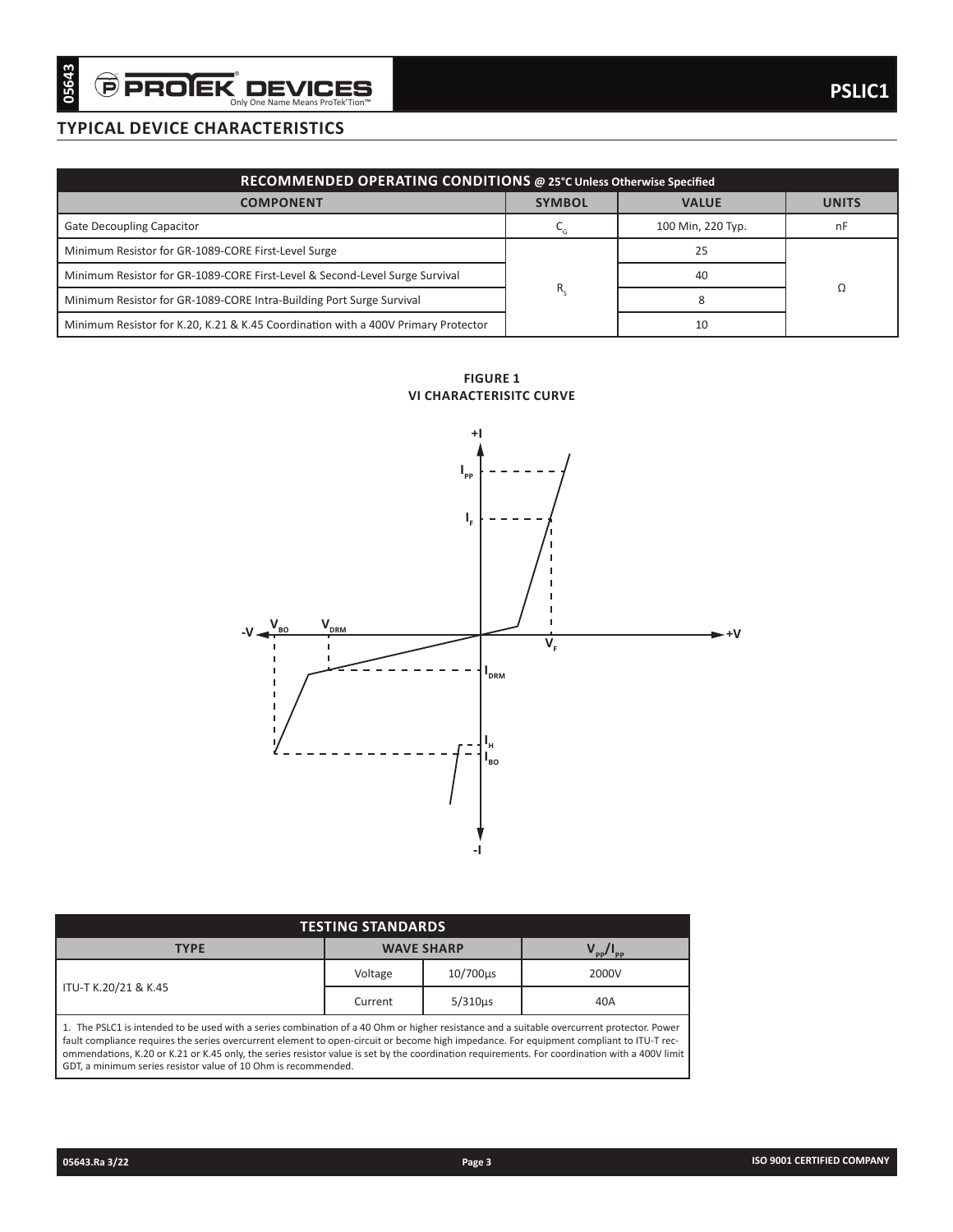### **holding current - test circuit 1**



This is a conduction-cutoff test. The test circuit an ascertain the size of holding current. Test method:

1. Short out DUT, regulating current in IH range.

2. Triggering DUT with  $I_{pp}$  = 10A, 10/1000 $\mu$ s surge current.

3. DUT needs to return to the off-state in the maximum 50ms.

# $\bm{\mathsf{V}}_{_{\sf FP}}$  AND  $\bm{\mathsf{V}}_{_{\sf GDL}}$  - TEST CIRCUIT 2



| $\mu$ s      | <b>PULSE</b> | $\mathbf{V}$ | C <sub>1</sub> | C <sub>2</sub> |          | R1  | <b>R2</b> | R <sub>3</sub> | R4 |          |    |
|--------------|--------------|--------------|----------------|----------------|----------|-----|-----------|----------------|----|----------|----|
| <b>Trise</b> | <b>Tfall</b> | $\mathbf{V}$ | μF             | nF             | μH       | Ω   | Ω         | Ω              | Ω  | "PP<br>A | 77 |
| 10           | 700          | 1500         | 20             | 200            | 0        | 50  | 15        | 25             | 25 | 30       | 10 |
| 1.2          | 50           | 1500         |                | 33             | $\Omega$ | 76  | 13        | 25             | 25 | 30       | 10 |
|              | 10           | 2500         | 10             |                | 1.1      | 1.3 |           |                |    | 38       | 62 |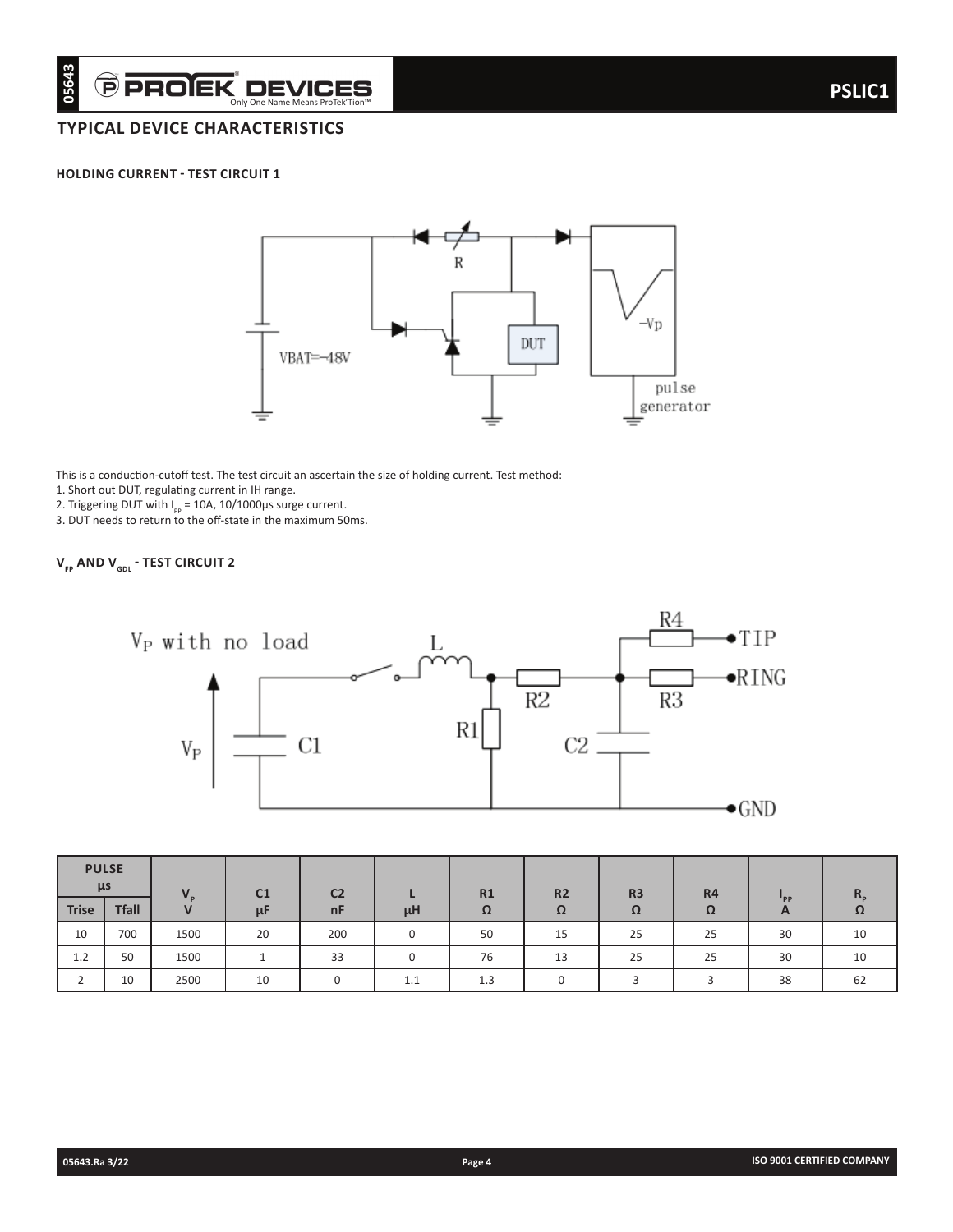# **SO-8 package information**

| <b>DIM</b><br>A   |                                      |                                                                                                     |                                                                                                                                                                                     |               |
|-------------------|--------------------------------------|-----------------------------------------------------------------------------------------------------|-------------------------------------------------------------------------------------------------------------------------------------------------------------------------------------|---------------|
|                   |                                      | <b>OUTLINE DIMENSIONS</b>                                                                           |                                                                                                                                                                                     |               |
|                   |                                      | <b>MILLIMETERS</b>                                                                                  |                                                                                                                                                                                     | <b>INCHES</b> |
|                   | <b>MIN</b>                           | <b>MAX</b>                                                                                          | <b>MIN</b>                                                                                                                                                                          | <b>MAX</b>    |
|                   | 4.80                                 | 5.00                                                                                                | 0.189                                                                                                                                                                               | 0.196         |
| В                 | 3.80                                 | 4.00                                                                                                | 0.150                                                                                                                                                                               | 0.157         |
| C                 | 1.35                                 | 1.75                                                                                                | 0.054                                                                                                                                                                               | 0.068         |
| D                 | 0.35                                 | 0.49                                                                                                | 0.014                                                                                                                                                                               | 0.019         |
| F                 | 0.40                                 | 1.25                                                                                                | 0.016                                                                                                                                                                               | 0.049         |
| G                 |                                      | 1.27 BSC                                                                                            |                                                                                                                                                                                     | 0.05 BSC      |
| J                 | 0.18                                 | 0.25                                                                                                | 0.007                                                                                                                                                                               | 0.009         |
| K                 | 0.10                                 | 0.25                                                                                                | 0.004                                                                                                                                                                               | 0.008         |
| P                 | 5.80                                 | 6.20                                                                                                | 0.229                                                                                                                                                                               | 0.244         |
| R                 | 0.25                                 | 0.50                                                                                                | 0.010                                                                                                                                                                               | 0.019         |
|                   | 2. Dimensions "A" and "B" are datum. | 1. - T- = Seating plane and datum surface.<br>5. Dimensioning and tolerances per ANSI Y14.5M, 1982. | 3. Dimensions "A" and "B" do not include mold protrusion.<br>4. Maximum mold protrusion is 0.015" (0.380mm) per side.<br>6. Dimensions are exclusive of mold flash and metal burrs. |               |
| <b>NOTES</b>      |                                      | PAD LAYOUT DIMENSIONS                                                                               |                                                                                                                                                                                     |               |
|                   |                                      | <b>MILLIMETERS</b>                                                                                  |                                                                                                                                                                                     | <b>INCHES</b> |
|                   | <b>MIN</b>                           | <b>MAX</b>                                                                                          | <b>MIN</b>                                                                                                                                                                          | <b>MAX</b>    |
| Α                 | 1.14                                 | 1.40                                                                                                | 0.045                                                                                                                                                                               | 0.055         |
| В                 | 0.64                                 | 0.89                                                                                                | 0.025                                                                                                                                                                               | 0.035         |
| С                 | 6.22                                 | $\sim$                                                                                              | 0.245                                                                                                                                                                               | $\sim$        |
| <b>DIM</b><br>D   | 3.94                                 | 4.17                                                                                                | 0.155                                                                                                                                                                               | 0.165         |
| Ε<br><b>NOTES</b> | 1.02                                 | 1.27                                                                                                | 0.040                                                                                                                                                                               | 0.050         |



| -A-                                                                     |
|-------------------------------------------------------------------------|
| 8<br>5                                                                  |
| $0.010''$ (0.25mm)<br><b>M</b><br>B M<br>$\ddot{}$<br> -B- <br>P<br>4PL |
| $\mathbf 0$<br>4                                                        |
|                                                                         |
| $G \rightarrow$<br>-D<br>- R x 45°<br>Ċ                                 |
| $0^{\circ}$ - $10^{\circ}$                                              |
| $-T$ -<br>J-<br>$K -$<br>F-                                             |
| $ 0.010"$ (0.25mm)<br>(M)<br>A(S)<br>B(S)<br>т<br>K+                    |
| 8 PL                                                                    |

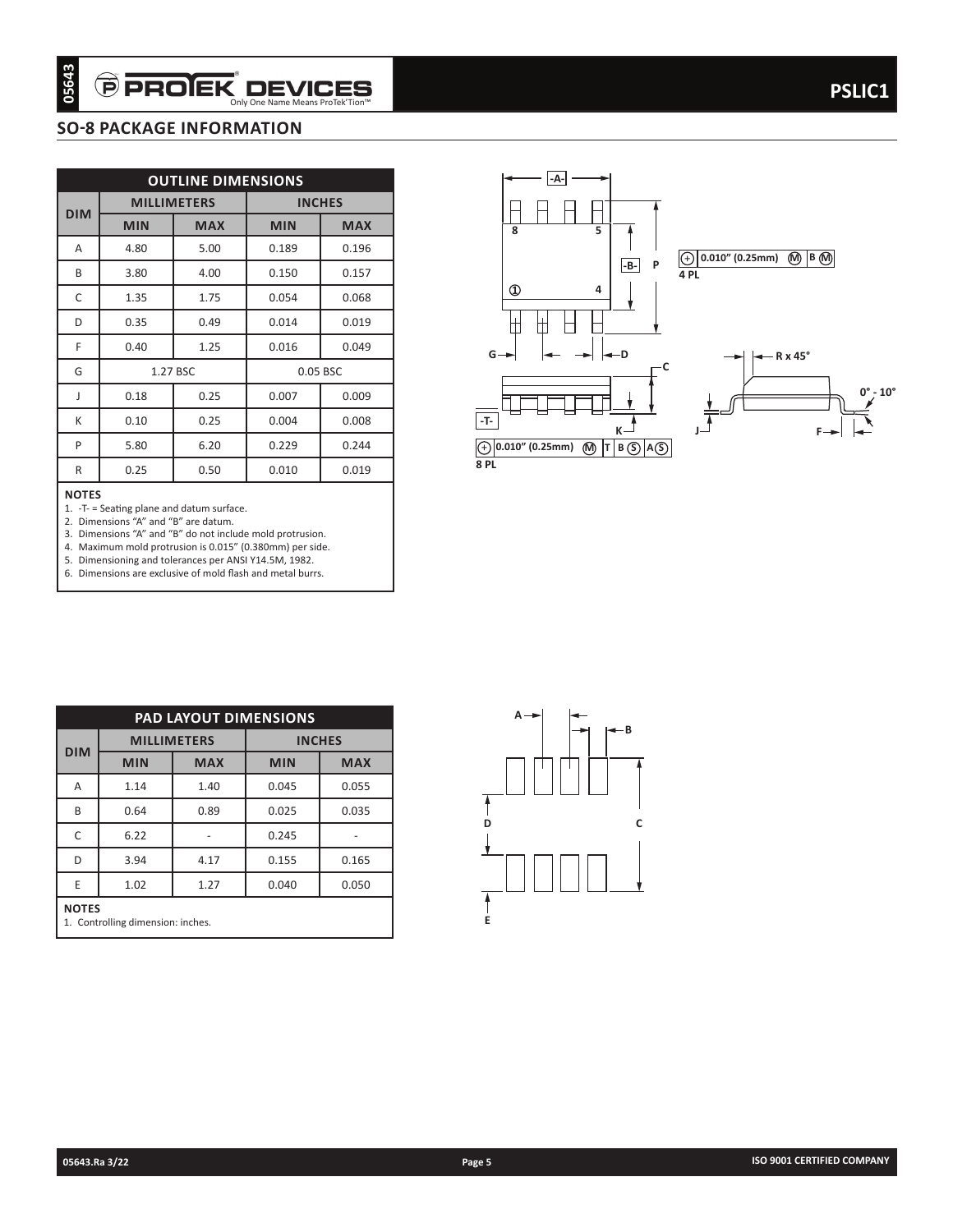# **TAPE AND REEL**



**User Direction of Feed**

**B0**

E

┝

ᆸ

Ī.

**F W**

| <b>SPECIFICATIONS</b> |                             |                |           |                |  |  |  |                                                                                                                                                                                |                |                |  |      |
|-----------------------|-----------------------------|----------------|-----------|----------------|--|--|--|--------------------------------------------------------------------------------------------------------------------------------------------------------------------------------|----------------|----------------|--|------|
| <b>REEL DIA.</b>      | <b>TAPE</b><br><b>WIDTH</b> | A <sub>0</sub> | <b>B0</b> | K <sub>0</sub> |  |  |  | W                                                                                                                                                                              | P <sub>0</sub> | P <sub>2</sub> |  | tmax |
| 178mm (7")            | 12mm                        |                |           |                |  |  |  | $(6.50 \pm 0.10)$ 5.40 $\pm$ 0.10 $(2.00 \pm 0.10)$ 1.50 $\pm$ 0.10 $(1.75 \pm 0.10)$ 5.50 $\pm$ 0.05 $(12.00 \pm 0.30)$ 4.00 $\pm$ 0.12 $(2.00 \pm 0.10)$ 8.00 $\pm$ 0.10 $($ |                |                |  | 0.25 |
| <b>NOTES</b>          |                             |                |           |                |  |  |  |                                                                                                                                                                                |                |                |  |      |

1. Dimensions are in millimeters.

2. Surface mount product is taped and reeled in accordance with EIA-481.

3. Marking on Part - marking code (see page 2), date code, logo and pin one defined by dot on top of package.

| <b>ORDERING INFORMATION</b>                                 |                        |                    |          |                  |  |  |  |  |  |
|-------------------------------------------------------------|------------------------|--------------------|----------|------------------|--|--|--|--|--|
| <b>BASE PART NUMBER</b>                                     | <b>LEADFREE SUFFIX</b> | <b>TAPE SUFFIX</b> | QTY/REEL | <b>REEL SIZE</b> |  |  |  |  |  |
| PSLIC1                                                      | -LF                    | $-T13$             | 4,000    | 13''             |  |  |  |  |  |
| This device is only available in a Lead-Free configuration. |                        |                    |          |                  |  |  |  |  |  |